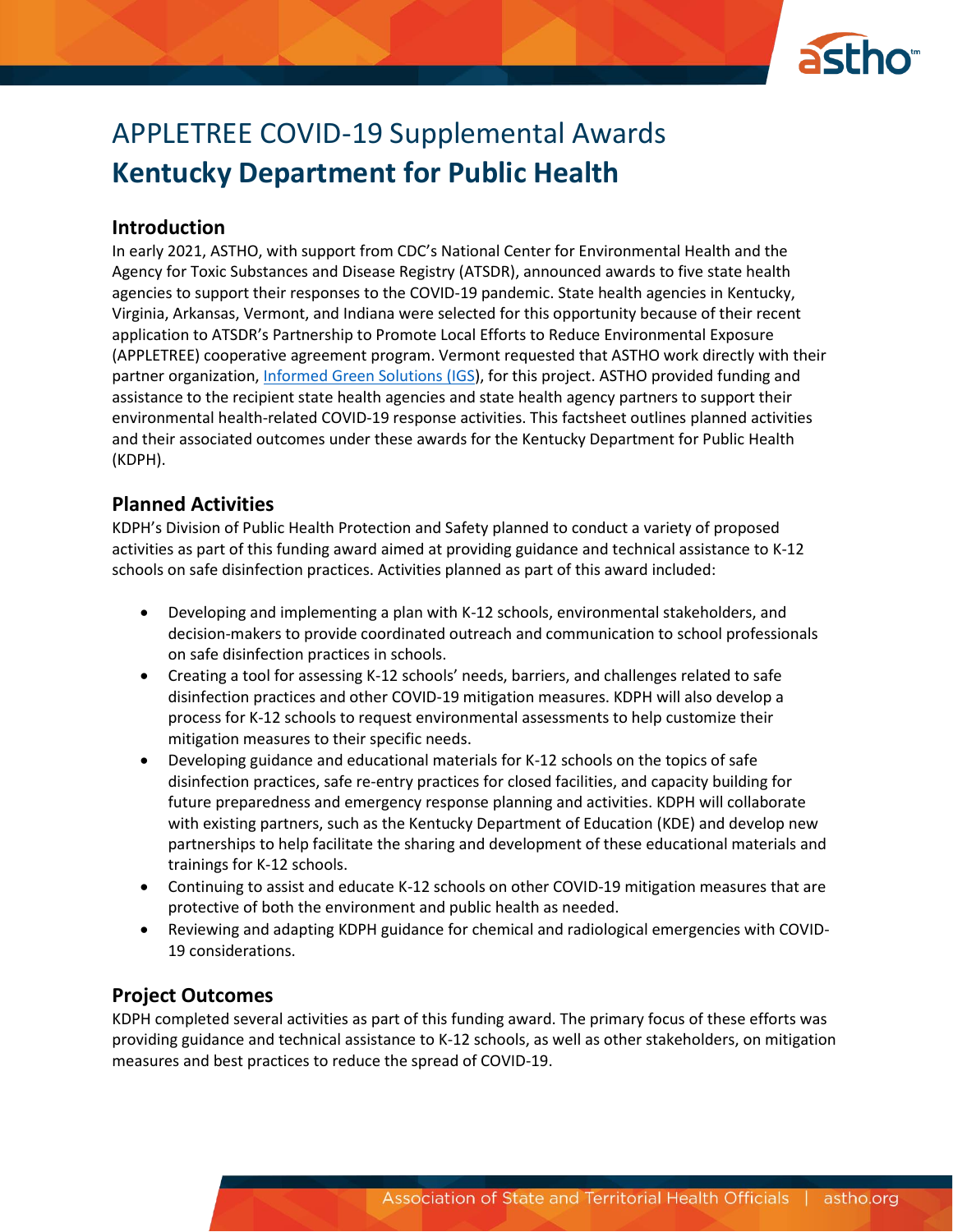Early on in its work, KDPH recognized the need to partner with the KDE and Kentucky Association of School Superintendents (KASS) to help develop and inform K-12 school guidance and outreach materials. With this partnership, KDPH met regularly with KDE and KASS to assess the needs of K-12 schools related to COVID-19 mitigation measures and guidance. These discussions led KDPH and KDE to develop a "Healthy at Schools" flagship document, titled "Guidance on Safety Expectations and Best Practices for Kentucky Schools (K-12)," to educate school administrators on best practices to reduce the spread of COVID-19 within school settings, including information on disinfection practices. KDPH also developed a checklist to assist schools preparing to reopen with modifications due to the COVID-19 pandemic, including considerations related to COVID-19 prevention measures and policies, school closures, and cleaning/disinfection practices. Over the course of the project, 171 K-12 school districts were provided with guidance and assistance.

KDPH held regular calls with local Kentucky health departments to ensure they were aware of new information and guidance as it was developed. Since it was often a challenge to push information out to the local health departments, KDPH utilized a liaison to help with these efforts.

Although registered sanitarians receive training on indoor air quality and ventilation considerations during their certification programs, KDPH recognized a need to provide a refresher and additional training on conducting risk assessments for indoor air quality and ventilation in schools. KDPH collaborated with the Eastern Kentucky University's (EKU) Master of Public Health program and JHB Environmental/Occupational Health Consultants, LLC (JHB) to develop and implement a training course and walkthrough inspection video to assess indoor air quality and ventilation within schools, as well as identify ways to improve indoor air quality to reduce the transmission of COVID-19. This training course and walkthrough video was offered to all local health department registered sanitarians. Overall, 206 registered sanitarians received this training.

KDPH also reviewed and adapted its guidance and response plans for chemical and radiological emergencies with COVID-19 considerations.

# **Project Challenges and Barriers**

During this project, KDPH encountered several challenges and barriers:

- KDPH often received new information and emergency orders around the same time as the public, making it difficult to develop materials for distribution beforehand. Following a standardized format for guidance documents and materials helped KDPH speed up developing new resources when needed.
- All documents and guidance developed by KDPH had to go through an extensive review process, which added to the challenge of ensuring information and guidance was disseminated timely.
- While partnering with various agencies across KY was invaluable to KDPH's COVID-19 response efforts, ensuring consistent coordination across multiple agencies proved challenging at times due to the differing priorities and goals of each agency and time constraints.
- Indoor air quality factors vary greatly between schools and other buildings due to building age, ventilation system design, and maintenance status. In turn, creating materials that could be generalized for a wide variety of building environments proved challenging.

# **Reflections and Final Thoughts**

Some final thoughts and lessons learned throughout the project included the following: